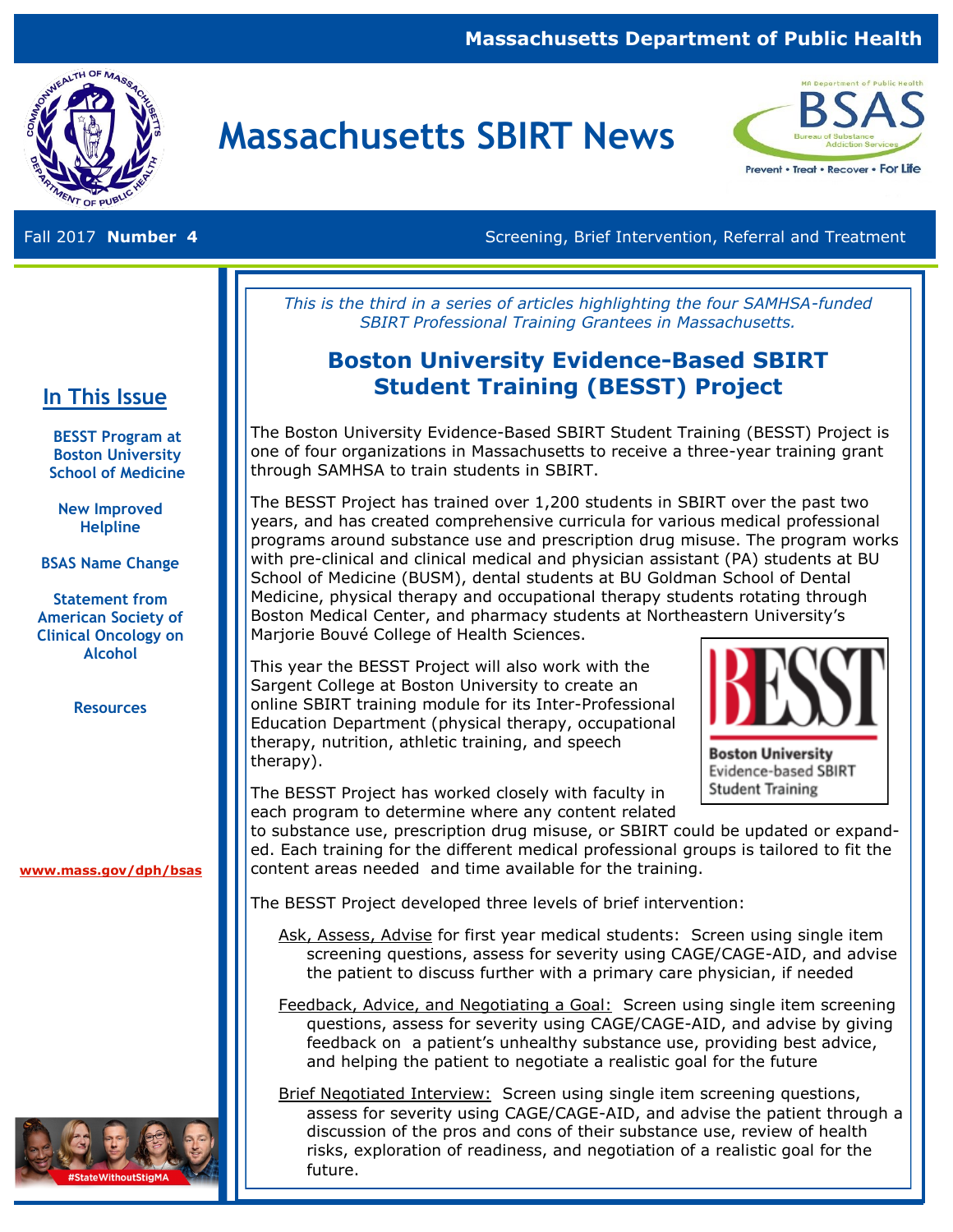### **New Improved Helpline**

Bureau of Substance Addiction Services' new, improved [Massachusetts Substance Use Helpline](https://helplinema.org/) went live in early September. The phone system and call interface, website and behind-the-scenes database have all been upgraded and enhanced. Even the call center, itself, has been reconfigured.

The Helpline is open 365 days/year, including holidays. Hours for callers have expanded:

- 8:00 am to 10:00 pm weekdays, and
- 8:00 am to 6:00 pm weekends.

In addition to Helpline Screening and Information Specialists who take the calls, the team now includes 2.5 masters level clinicians who provide supervision, provide training, take calls and make follow-up calls. With consent, select callers will be offered a 'call back' from a Helpline Clinician for additional recovery support.

During overnight hours, the telephone system "message tree" directs callers to emergency and/ or crisis services in their region. Callers can also leave a message and be called back the next day.

The new [website](https://helplinema.org/) is available 24/7 every day of the year. It offers a new, more comprehensive search function, and asks several questions of those seeking treatment to suggest appropriate options. The new site will provide an option to chat with one of the helpline specialists. The website uses plain language, and meets Section 508 and Massachusetts Accessibility standards.



**[https://helplinema.org](https://helplinema.org/)**

 **800-327-5050** 

3

#### **BESST Project** continued from p. 1

One of the most in-depth pieces the BESST Project has worked on over the last two years is the Substance Use and Prescription Drug Misuse Vertical Integration Group (SUPDM VIG) within BUSM. The Medical School Dean established the VIG in response to Governor Baker's working group which mandated *Core Competencies for the Prevention and Management of Prescription Drug Misuse* for medical student education. The SUPDM VIG includes faculty, students, course directors, and curriculum committees from various departments at BUSM.

The VIG met to first identify and map all SUPDM content throughout the four year curriculum. From there, the BESST Project was able to update or add content as needed, while ensuring there were no unplanned redundancies. Lastly, each occurrence of SUPDM content was linked to its corresponding Core Competency area(s) to ensure that all students would meet the learning requirements laid out by the Governor's Medical Education Work Group. (See Core Curriculum on p 3.)

The map was added to the BUSM website so all students and faculty are able to view the comprehensive SUPDM content. To see the complete work of the SUPDM VIG, please visit: [http://bit.ly/2wJLhBs.](http://bit.ly/2wJLhBs)

In terms of training evaluations, Pre and Post surveys from student trainings have shown that this program has yielded significant improvement in students' confidence to screen for alcohol, illicit and prescription drug use, and to provide brief counseling as well as resources for treatment.

To learn more contact: Jacqueline German, MPH, Project Manager, BESST Project - [Jacqueline.German@bmc.org](mailto:German,%20Jacqueline%20%3cJacqueline.German@bmc.org%3e)

| Medical Education Core Competencies for the Prevention and Management of<br><b>Prescription Drug Misuse</b>                                              |                                                                                                                                   |  |  |  |
|----------------------------------------------------------------------------------------------------------------------------------------------------------|-----------------------------------------------------------------------------------------------------------------------------------|--|--|--|
| Domain                                                                                                                                                   | Task                                                                                                                              |  |  |  |
| <b>Primary Prevention Domain - Preventing</b>                                                                                                            | 1.1: Pain assessment                                                                                                              |  |  |  |
| Prescription Drug Misuse: Screening,                                                                                                                     | 1.2: Screening for SUD & monitoring for SUD                                                                                       |  |  |  |
| Evaluation, and Prevention                                                                                                                               | 1.3: Treatment of acute and chronic pain                                                                                          |  |  |  |
| <b>Secondary Prevention Domain - Treating</b>                                                                                                            | 2.1: Treating SUD                                                                                                                 |  |  |  |
| Patients At-Risk for Substance Use Disorders:<br>Engage Patients in Safe, Informed, and                                                                  | 2.2: Treating pain & SUD                                                                                                          |  |  |  |
| Patient-Centered Treatment Planning                                                                                                                      | 2.3: Patient counseling                                                                                                           |  |  |  |
|                                                                                                                                                          | 3.1: Overdose                                                                                                                     |  |  |  |
| Tertiary Prevention Domain - Managing<br>Substance Use Disorders as a Chronic Disease:<br>Eliminate Stigma and Build Awareness of<br>Social Determinants | 3.2: SUD as a chronic disease                                                                                                     |  |  |  |
|                                                                                                                                                          | 3.3: Stigma and biases                                                                                                            |  |  |  |
|                                                                                                                                                          | 3.4: Social determinants of health                                                                                                |  |  |  |
| prescription drug misuse: a medical education collaboration in Massachusetts, Acad Ned, 2016 Oct 1:91/10):1348-51                                        | Antman KH, Berman HA, Flotte TR, Flier J, Dimitri DM, Bharel M. Developing core competencies for the prevention and management of |  |  |  |

#### **To learn more about SBIRT contact:**

Carol Girard Coordinator SBIRT Programs Bureau of Substance Addiction Services MA Department of Public Health

[Carol.D.Girard@state.ma.us](mailto:%20Carol.D.Girard@state.ma.us) 

### Prevent • Treat • Recover • **For Life**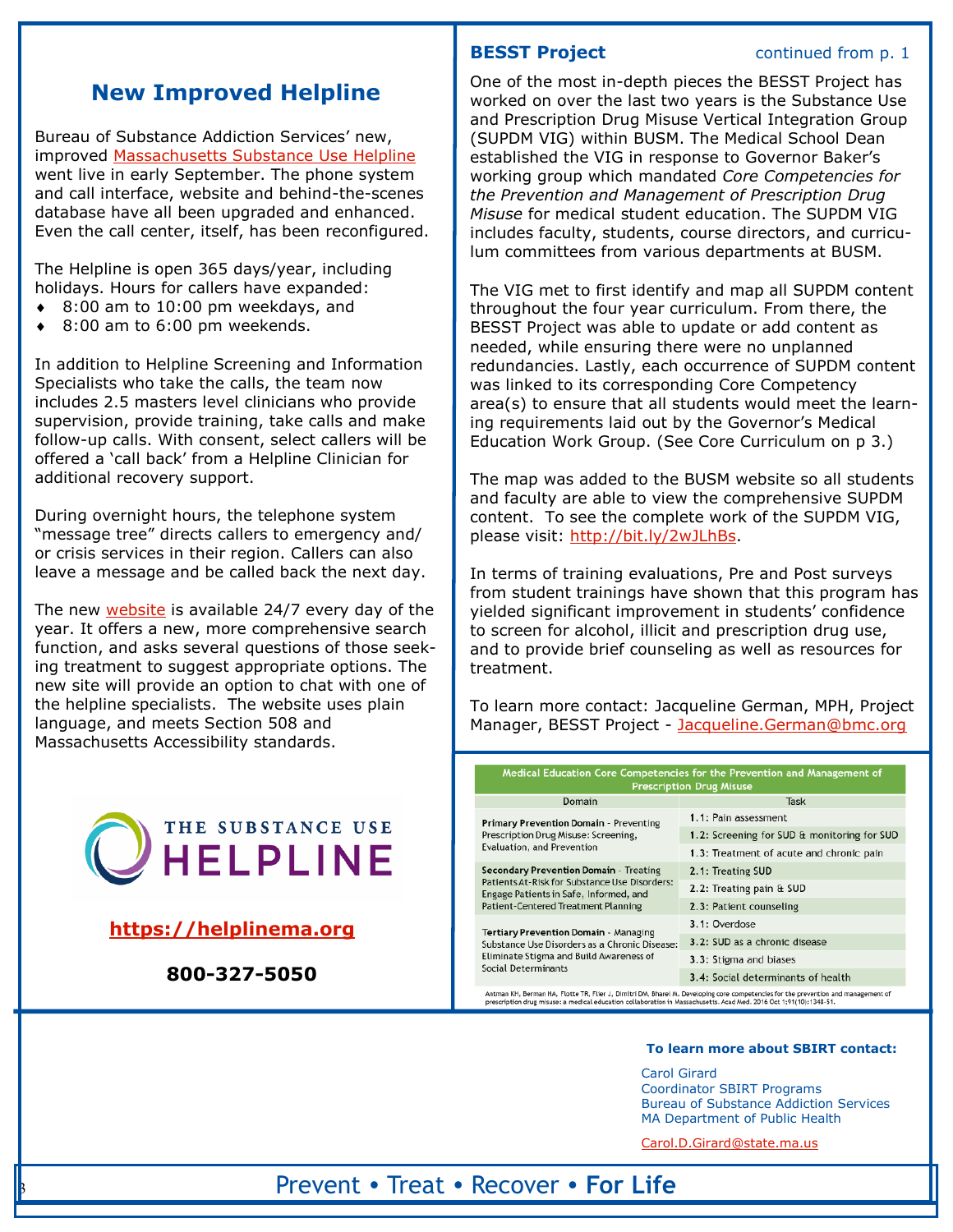| Boston University School of Medicine SUPDM Core Curriculum |                                                            |                                                                                                  |                                                                |                                        |  |
|------------------------------------------------------------|------------------------------------------------------------|--------------------------------------------------------------------------------------------------|----------------------------------------------------------------|----------------------------------------|--|
| jest                                                       | Course                                                     |                                                                                                  | Format                                                         |                                        |  |
| <b>INSP</b>                                                | <b>Basic Life Support</b>                                  | Overdose reversal (Naloxone)                                                                     |                                                                | Lecture/Skills Practice                |  |
|                                                            | Intro to Clinical<br>Medicine 1<br>(ICM 1)                 |                                                                                                  | Substance use screening (Single Item Questions)                | Lecture                                |  |
|                                                            |                                                            |                                                                                                  | Screening/basic brief intervention (Ask, Assess, Advise [AAA]) | Online Training/<br>Resource Materials |  |
|                                                            | Patient to<br>Population<br>Medicine                       | Human<br><b>Behavior</b> in<br>Medicine                                                          | Physician in recovery with previous                            | Patient Interview                      |  |
|                                                            |                                                            |                                                                                                  | amphetamine use                                                | (Faculty)                              |  |
|                                                            |                                                            |                                                                                                  | <b>Tobacco use</b>                                             | Lecture                                |  |
|                                                            |                                                            |                                                                                                  | Unhealthy alcohol use                                          | Lecture                                |  |
|                                                            |                                                            |                                                                                                  | Psychosomatic medicine                                         | Lecture                                |  |
|                                                            |                                                            | <b>Essentials of</b><br><b>Public Health</b>                                                     | Opioid epidemic                                                | Lecture                                |  |
|                                                            | Principles                                                 |                                                                                                  | Pain neurology, assessment, and management                     | Lecture                                |  |
|                                                            | Integrating<br>Sciences and<br>Medicine (PrISM)            | Neuroscience                                                                                     | Neurobiology of SUD                                            | Lecture                                |  |
|                                                            | Disease and<br>Therapy (DRx)                               |                                                                                                  | Controlled substances regulations & mandates                   | Lecture                                |  |
|                                                            |                                                            | Pharmacology                                                                                     | Opioids                                                        | Lecture                                |  |
|                                                            |                                                            |                                                                                                  | Substance related disorders                                    | Lecture                                |  |
|                                                            |                                                            |                                                                                                  | Psychostimulants                                               | Lecture                                |  |
|                                                            |                                                            |                                                                                                  | Alcohol and cannabinoids                                       | Lecture                                |  |
|                                                            |                                                            | Neurology                                                                                        | Pain syndromes                                                 | Lecture                                |  |
| <b>BUSMII</b>                                              |                                                            | Psychiatry                                                                                       | Veteran with Polysubstance Use                                 | <b>Patient Interview</b><br>(Faculty)  |  |
|                                                            | Intro to Clinical                                          | SBIRT: Screening/Brief Negotiated Interview and Referral to                                      |                                                                | Lecture/Skills Practice/               |  |
|                                                            | Medicine 2 (ICM 2)                                         | <b>Treatment</b>                                                                                 |                                                                | <b>Resource Materials</b>              |  |
|                                                            |                                                            | Substance use interview                                                                          |                                                                | <b>Standardized Patient</b>            |  |
|                                                            | Integrated<br>Problems 2 (IP2)                             | Patient with HCV and substance use (opioids, alcohol) treated<br>with medication (buprenorphine) |                                                                | Case Study                             |  |
|                                                            | <b>End of Second Year</b><br><b>Assessments</b><br>(EOSYA) | History taking: screening, counseling if needed (3)                                              |                                                                | <b>Standardized Patient</b>            |  |
| <b>III MSNE</b>                                            |                                                            | Psychiatry Clerkship Substance use disorders                                                     |                                                                | Lecture                                |  |
|                                                            | <b>Family Medicine</b><br>Clerkship                        | Motivational interviewing                                                                        |                                                                | Lecture/Skills Practice                |  |
|                                                            |                                                            | AA observation                                                                                   |                                                                | <b>Experiential Learning</b>           |  |
|                                                            | <b>End of Third Year</b><br><b>Assessments</b><br>(EOTYA)  | Standardized patients (habits, explore potential medical<br>problems) (6)                        |                                                                | <b>Standardized Patient</b>            |  |
| <b>BUSMIV</b>                                              | Ambulatory/<br><b>Surgical Selective</b>                   | Safe and Competent Opioid Prescribing Education (SCOPE of<br>Pain)                               | <b>Online Training</b>                                         |                                        |  |

**BUSM also has a SUPDM Supplemental Curriculum** 

School Nurses & School Health Teams **ARE YOU READY? Register for FREE SBIRT 1 and Essentials Trainings [SHIELD](http://www.SHIELD-BU.org)** (School Health Institute for Education and Leadership Development) <http://bucme.org/node/1045> \* \* \* **Check out** *SBIRT in Schools* **Resources [MASBIRT Training and](http://www.masbirt.org)  [Technical Assistance](http://www.masbirt.org)** [www.masbirt.org/schools](http://www.masbirt.org/schools) \* \* \* **Order FREE materials on alcohol and drugs for students and parents [Massachusetts Health](https://massclearinghouse.ehs.state.ma.us/)  [Promotion Clearinghouse](https://massclearinghouse.ehs.state.ma.us/)** [https://](https://massclearinghouse.ehs.state.ma.us/) [massclearinghouse.ehs.state.ma.us/](https://massclearinghouse.ehs.state.ma.us/)



### MASBIRT Training and Technical Assistance

- Guidance with clinical protocol development, selection of screening instruments and methods, and brief intervention strategies;
- Training and on-going skills coaching for all staff levels: professional and administrative;
- Help with administrative elements, such as data collection strategies, and documentation protocols;
- Identification and development of resources for patients needing specialty care, including medication assisted treatment for alcohol and opioids; and
- Train the trainer sessions to sustain organizational practice **www.masbirt.org**

**Asking questions** Improving health.

 **617-414-3749**

2